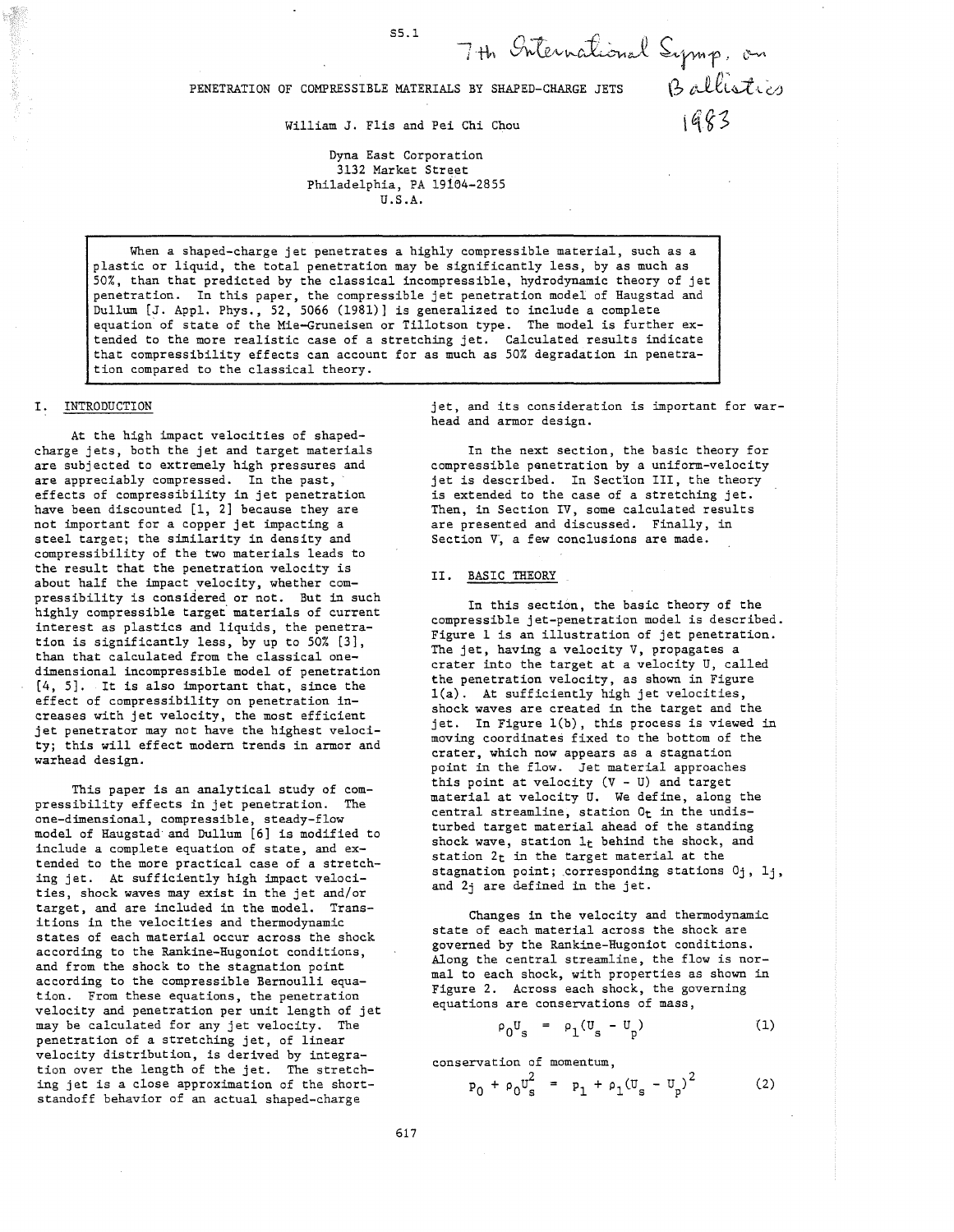

# (stationary)

b) Moving coordinates

Figure 1. Compressible jet penetration.



#### Figure 2. Properties across standing shock waves.

and conservation of energy,

$$
e_0 + \frac{p_0}{\rho_0} + \frac{1}{2} u_s^2 = e_1 + \frac{p_1}{\rho_1} + \frac{1}{2} (u_s - u_p)^2
$$
 (3)

where  $\rho$  is density,  $p$  is pressure,  $U_S$  is the shock velocity relative to the undisturbed material ahead of it,  $U_p$  is the particle velocity imparted by the shock, and e is specific internal energy. Us and Up are defined for each material in Figure 2.

Completion of the description of the material behavior at the shock requires the equation of state,  $p = p(\rho, e)$ . For simplicity, we may substitute here the linear shock-velocityparticle-velocity Hugoniot,

$$
\mathbf{U}_{\mathbf{s}} = \mathbf{C}_0 + \mathbf{b} \mathbf{U}_{\mathbf{b}} \tag{4}
$$

where  $C_0$  is the bulk sound speed, and b is an

empirical constant. This equation has been found satisfactory for many solid materials.

Changes in properties between stations 1 and 2 in each material may be determined by assuming that the flow is steady and that the material is continuously decelerated and adiabatically compressed. Since the axis of the flow is a streamline, the motion is described by the compressible form of Bernoulli's equation,

$$
\frac{1}{2}\mathscr{Y}^2 + \frac{p}{\rho} - \int p dv = constant \qquad (5)
$$

where  $\mathscr V$  is the local particle velocity and  $v = 1/\rho$  is the specific volume. In the moving coordinates of Figure l(b), the particle velocity is  $U_S - U_p$  behind the shock (station 1) and zero at the stagnation point (station 2). Therefore,

$$
\frac{1}{2} (U_{s} - U_{p})^{2} + \frac{p_{1}}{\rho_{1}} = \frac{p_{2}}{\rho_{2}} - \int_{1}^{2} p dv
$$
 (6)

If, for each material, it is assumed that the pressure is a function of specific volume only (barotropic), the last term is integrable. But for a general equation of state, of functional form

$$
p = p(\rho, e) \tag{7}
$$

an additional condition is required. For an adiabatic (i.e., isentropic) process, conservation of energy requires that

$$
de = - p dv \qquad (8)
$$

along the path from station 1 to station 2.

The final equation is the requirement of equilibrium of pressure across the material interface at the stagnation point,

$$
P_{2j} = P_{2t} \tag{9}
$$

The above development is similar to that presented in [6] with two exceptions. First, it is implied in [6] that the compressible Bernoulli's equation (5) can be derived from considerations of conservation of energy, and stated that it is therefore applicable to nonisentropic flow, such as through a shock. However, Bernoulli's equation is properly derived by integration along a streamline of Euler's equation for continuous steady flow; therefore, it is not applicable to a discontinuous phenomenon, such as a shock. Furthermore, since Bernoulli's equation is not a statement of conservation of energy but actually an integrated momentum equation, the type of thermodynamic process involved (isentropic or otherwise) is immaterial.

In [6], Bernoulli's equation was incorrectly applied across the shock in place of the Hugoniot energy equation (3). These equations are not identical because, in general,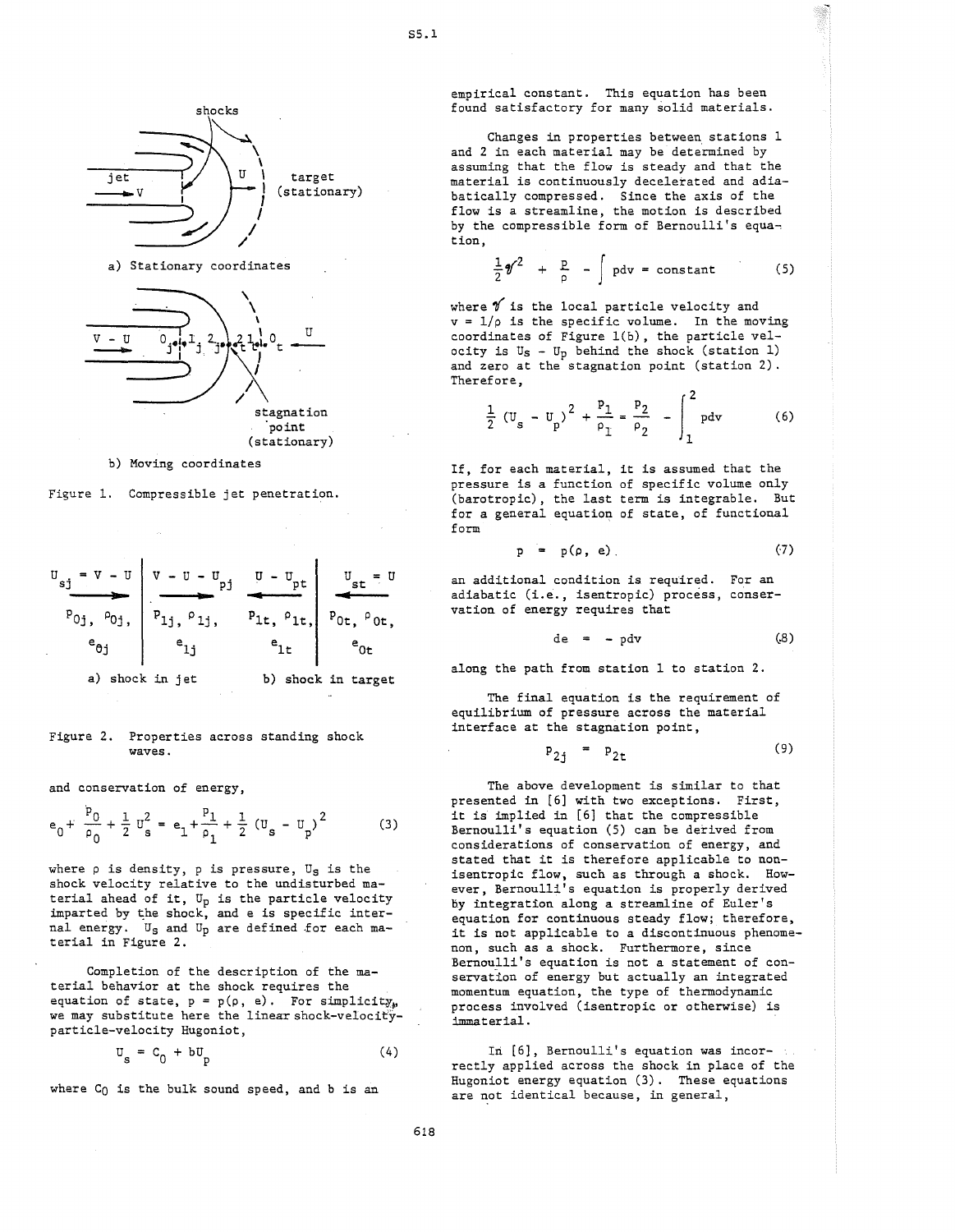de = Tds - pdv, and thus, the unlike terms in these equations are not equal,

$$
e_1 - e_0 \ne - \int_0^1 p dv
$$

since entropy is not constant across the shock.

The second difference is that, in [6], the constitutive equation of Murnaghan [7]

 $1 + \beta(4b - 1)(p - p_1) = (v_1/v)^{4b-1}$ 

where  $\beta$  is the adiabatic compressibility and b is defined in equation (4), is used between stations I and 2. This equation involves only two thermodynamic state variables, pressure and specific volume, whereas three variables are related in a full equation of state. Therefore, some thermodynamic process is implied in Murnaghan's equation. In Murnaghan's original paper [7], the equation was proposed as a fit to data from Bridgman's well-known experiments [8], which were quasi-static and therefore followed an isothermal process. In [6], Murnaghan's equation was used to describe the isentrope. However, values chosen for the empirical constants in the equation are shock properties, fitting the equation to the Hugoniot, which is neither isothermal nor isentropic. Consequently, there is some doubt as to the applicability of Murnaghan's equation in this instance.

In the present study, this difficulty is alleviated by using a full equation of state in combination with the energy equation and the adiabatic condition. In particular, for solids, we have chosen the widely accepted equations of state of Mie-Gruneisen [9]

$$
p = (C\mu + D\mu^{2} + S\mu^{3})(1 - \frac{T\mu}{2}) + P\rho e
$$

where

$$
\mu \equiv \frac{\rho}{\rho_0} - 1
$$

and of Tillotson [10] ,

$$
p = Au + Bu^{2} + ep\left[a + \frac{b}{e/(e_{0}n^{2}) + 1}\right]
$$

where

 $\eta \equiv \rho / \rho_0$ 

In addition, a high-pressure equation of state for water [11] has been incorporated.

The system of equations  $(1) - (4)$  and  $(6)$  -  $(9)$  is solved by the method of successive substitution. For a given jet velocity V, a value of penetration velocity U is guessed from, say, the incompressible Bernoulli's equation. Properties behind the shocks (at stations It and  $1<sub>i</sub>$ ) are determined from equations (1) - (4). Then, properties at the stagnation point are computed from equations  $(6)$  -  $(8)$ ; with a

general equation of state, the integral in equation (6) must be evaluated numerically while satisfying the adiabatic condition, equation (8}. Now, as shown in [6], combining equations (2), (6) and (9) yields

$$
\left(\frac{v - g}{v}\right)^2 = \frac{\rho_{ot}}{\rho_{oj}} \left\{\gamma + \frac{(\gamma - 1)p_o}{\frac{1}{2} \rho_{ot} v^2} + \frac{p_{oj}(e_{2j} - e_{oj}) - \gamma p_{ot}(e_{2t} - e_{ot})}{\frac{1}{2} \rho_{ot} v^2} \right\}
$$
\n
$$
\equiv \frac{\rho_{ot}}{\rho_{oj}} \psi^{-1}
$$
\n(10)

where

$$
\gamma \equiv \frac{\rho_{2t}}{\rho_{2j}} \frac{\rho_{oj}}{\rho_{ot}}
$$

If compressibility effects are neglected, this equation reduces to the classical theory of [4] for which  $\psi = 1$ . Results calculated using the assumed value of U are substituted into the right-hand side of the above equation, and a new value of U is determined. The process is repeated until successive values of U are the same.

The penetration per unit length of jet is

$$
\frac{L}{L} = \frac{\Delta - \Omega}{}
$$

The ratio, then, of penetration predicted by the compressible model to that by the classical theory is

$$
\frac{P_{\text{compressible}}}{P_{\text{incompressible}}}
$$
 =  $\sqrt{\psi}$ 

The deviation of this quantity from unity represents the magnitude of the compressibility effect on the penetration of a uniform-velocity jet.

III. STRETCHING JET

In this section, the compressible penetration model is extended to the case of a stretching jet. It is assumed that the jet is continuous (unbroken) and that the steady-flow model presented above is valid at each instant of this unsteady case. If **it** is further assumed that the velocity distribution of the jet is linear with position, then the virtual-origin approach of [1] may be used. While the model is also applicable to jets of-arbitrary velocity distribution, the linear restriction allows the presentation here of some useful results in terms of just a few parameters.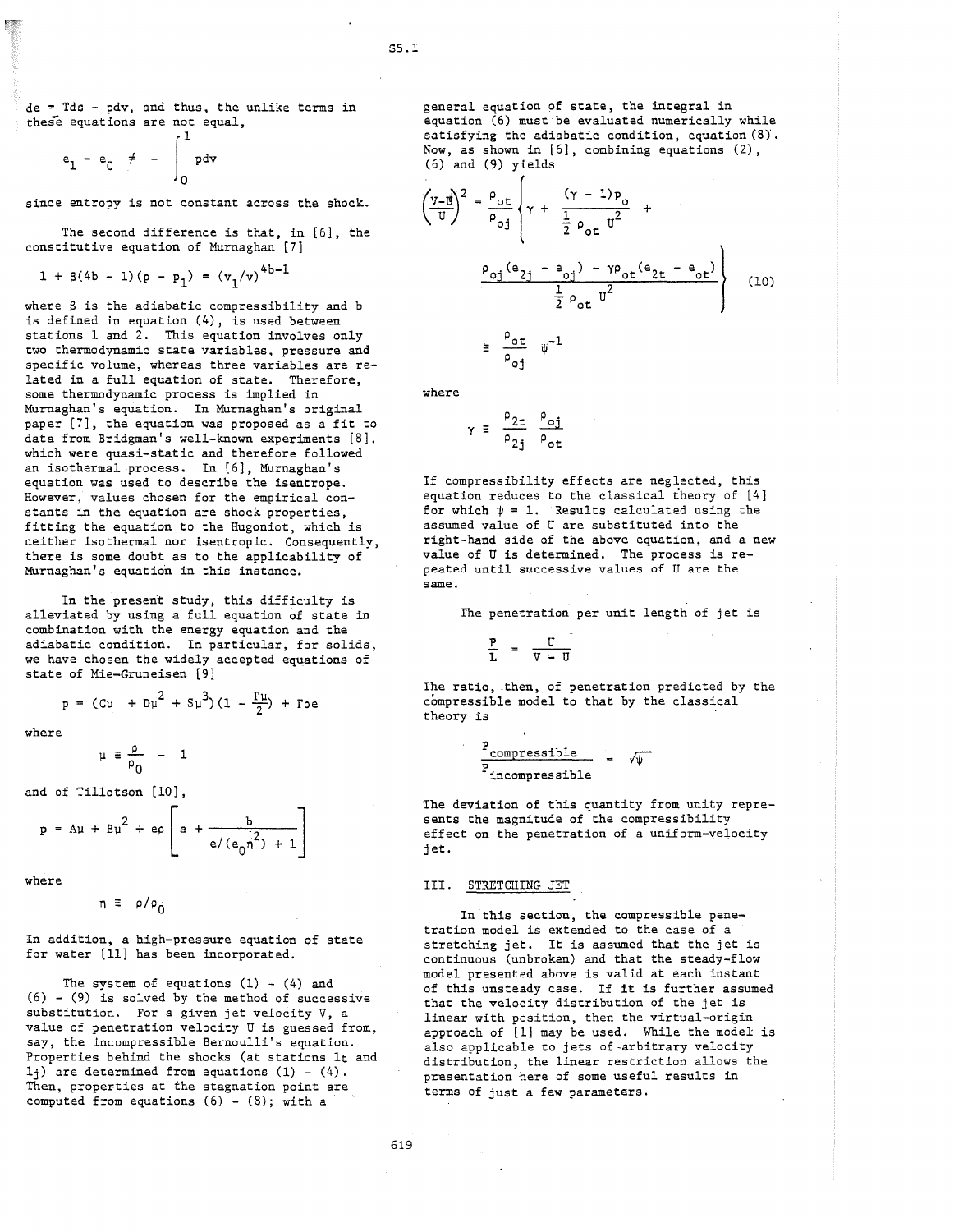Figure 3 is a space-time diagram of penetration by a stretching jet. If, at some early time  $t_e$ , the jet has a linear velocity distribution with respect to distance x, then the jet appears to emanate from a single point, called the virtual origin.



Figure 3. Penetration by a stretching jet.

Now, let dL represent an incremental length of jet at the time of penetration. Then, as . shown in Figure 3, the increment of penetration due to this length of jet is, by kinematics,

$$
dP = \frac{U}{V - U} dL \qquad (11)
$$

If dV is the change in jet velocity across dL, then

$$
dL = -t_p dV
$$
 (12)

where  $t_p$ , the time of penetration by  $dL$ , is

$$
t_p = \frac{P + S}{V}
$$
 (13)

where S is the distance from the virtual origin to the face of the target.

Combination of equations  $(11)$  -  $(13)$  and yields

integration over the entire penetration process  
yields  

$$
\int_{0}^{P} \text{final} \quad \frac{dP}{P+S} = -\int_{V}^{V} \text{tail} \quad \frac{U}{V-U} \quad \frac{dV}{V} \quad (14)
$$

From the compressible penetration model, we have, by equation (10),

$$
\frac{U}{V-U} = k\sqrt{\psi}
$$

where  $k \equiv \sqrt{\rho_i/\rho_t}$  and  $\psi = \psi(V)$  accounts for compressibility effects. Substitution into equation (14) and integration yields

$$
P_{\text{compressible}} = S[(\exp\phi)^{K} - 1] \tag{15}
$$

where

$$
\Phi \equiv \int_{V_{tail}}^{V_{tip}} \frac{\sqrt{\psi}}{V} dV
$$
 (16)

This result may be compared with the penetration predicted by the incompressible model. If compressibility effects are neglected,  $\psi = 1$ , so that equation (15) reduces to

$$
P_{\text{incompressible}} = s \left[ \left( \frac{v_{\text{tip}}}{v_{\text{tail}}} \right)^{k} - 1 \right] \tag{17}
$$

Taking the ratio of equations (15) and (17) yields

$$
\frac{P_{\text{compressible}}}{P_{\text{incompressible}}} = \frac{(\exp \phi)^{k} - 1}{(\text{V}_{\text{tip}}/\text{V}_{\text{tail}})^{k} - 1}
$$
(18)

The deviation of this ratio from unity represents the degree of effect of compressibility on the penetration of a stretching jet.

## IV. CALCULATED RESULTS

In this section, a few calculated results are presented and discussed. First, a comparison is made using Murnaghan's equation with results presented in [6), in which a computational error has apparently been made. Second, results predicted by the model using the other equations of state are presented; a few cases are discussed in detail. Finally, calculations of the penetration by a stretching jet are presented.

## Comparison with Haugstad and Dullum

.The above theoretical development was written into a computer program. As a check, calculations were performed using Murnaghan's equation to compare with results presented in [6). In Figure 4, these results are compared in terms of the ratio of penetration calculated from the compressible model to that predicted by the classical imcompressible theory. It may be seen, first, that both sets of calculations show little effect of compressibility for the case of a copper jet against a steel target and a significant effect for a Plexiglas target.

Second, while the results of the present calculation and those of [6) are identical when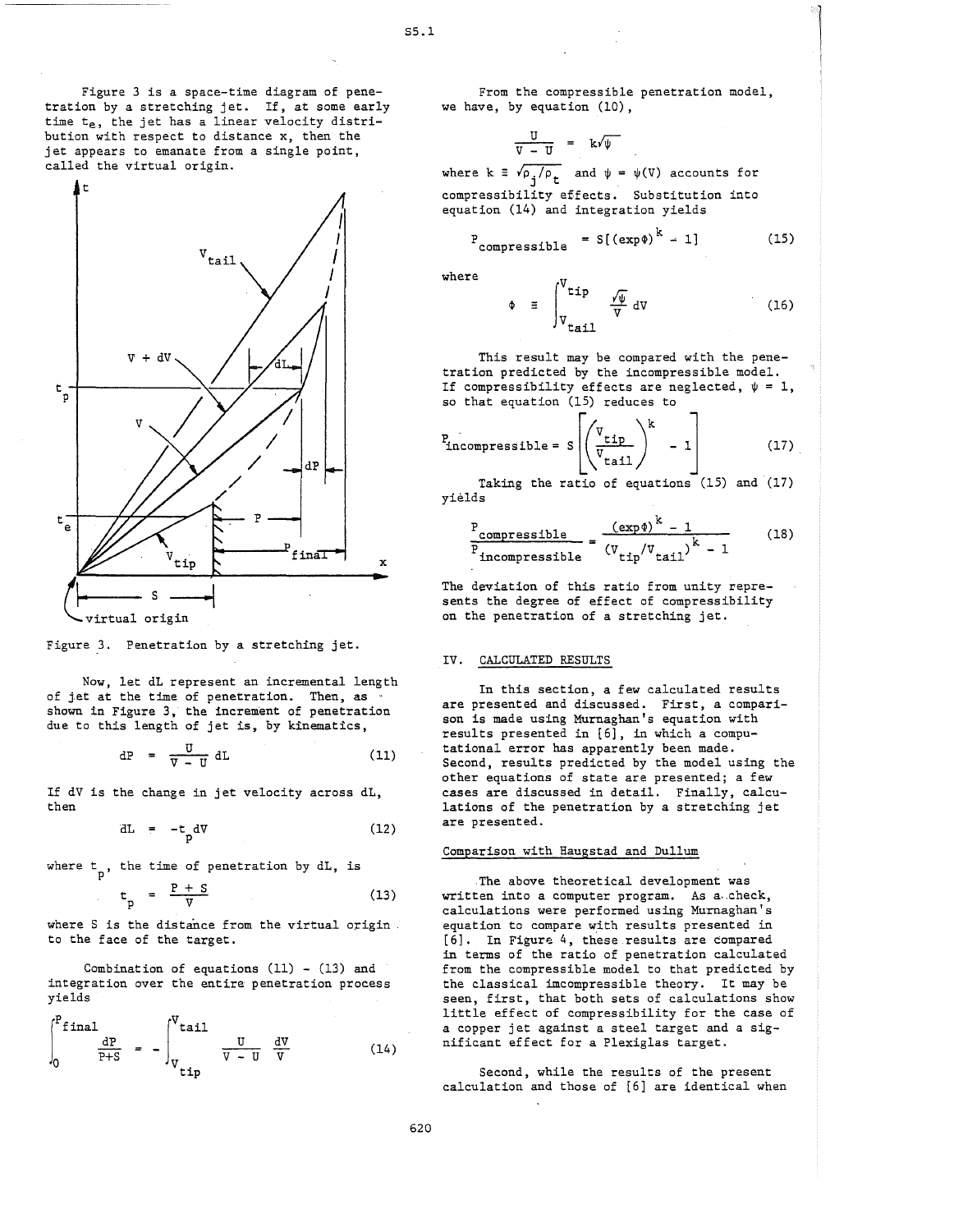the shocks are neglected, there: is a significant difference when the shocks are included. Specifically, the present calculations attribute much less effect to the presence of the shocks. Similar results were obtained for targets of lead, platinum and aluminum. We believe that this difference arises from an error in the computations of [6], which we may explain as follows. Using Murnaghan's equation, the change in internal energy along the isentrope may be integrated exactly.

$$
e_2 - e_1 = -\int_1^2 pdv
$$
  
=  $-\frac{v_1}{\beta q} \left\{ p_1 \beta q(x-1) + \frac{x^{1-q}}{1-q} - x - \frac{q}{1-q} \right\}$ 

where

 $X \equiv v_2/v_1$ ,  $q \equiv 4b - 1$ 

When this result was first presented by Haugstad (equation (9) of [12]), the first term in the) brackets was omitted. Now, when shocks are not present or not considered, this omission is of no consequence because  $p_1 = p_0$ , which is taken as zero. However, when shocks are present, this term is not negligible; the effect of its omission is to calculate too large an increase in internal energy along the isentrope, and thus to overestimate the effect of compressibility.



Figure 4. Effect of compressibility on penetration by a uniform-velocity copper jet using Murnaghan's equation, comparing calculations of Haugstad [6] with the present study.

## Other Equations of State

Calculations using the compressible penetration model have been performed for several jet/target combinations using different equations of state. Material properties are listed in Table 1. The results of calculations for a uniform-velocity copper jet into steel and polyethylene targets, using the Murnaghan, Mie-Gruneisen and Tillotson equations of state, are shown in Figure 5, in which the ratio of compressible to incompressible penetration is plotted<sup>\*</sup>against jet velocity. For a steel target, the results are essentially the same for all three constitutive relations, and indicate that compressibility effects are negligible in this case. For a polyethylene target, there is some disparity among results calculated using the three equations, attributable to the wide variability in the mechanical properties of polyethylene. Furthermore, the polyethylene target shows a significant effect of compressibility, with as much as a 19% reduction in penetration compared to the classical theory.





Figure 6 presents results of calculations using the Mie-Gruneisen equation of state for a uniform-velocity copper jet into several target materials. Note that for a platinum target, the compressible theory predicts more penetration per unit length of jet than the incompressible theory; this result may be attributed to the lower compressibility of platinum compared to copper. For targets of successively increasing 'compressibilities (steel, then aluminum, lead, Plexiglas and polyethylene), the compressible theory predicts successively greater reductions in penetration compared to the incompressible theory.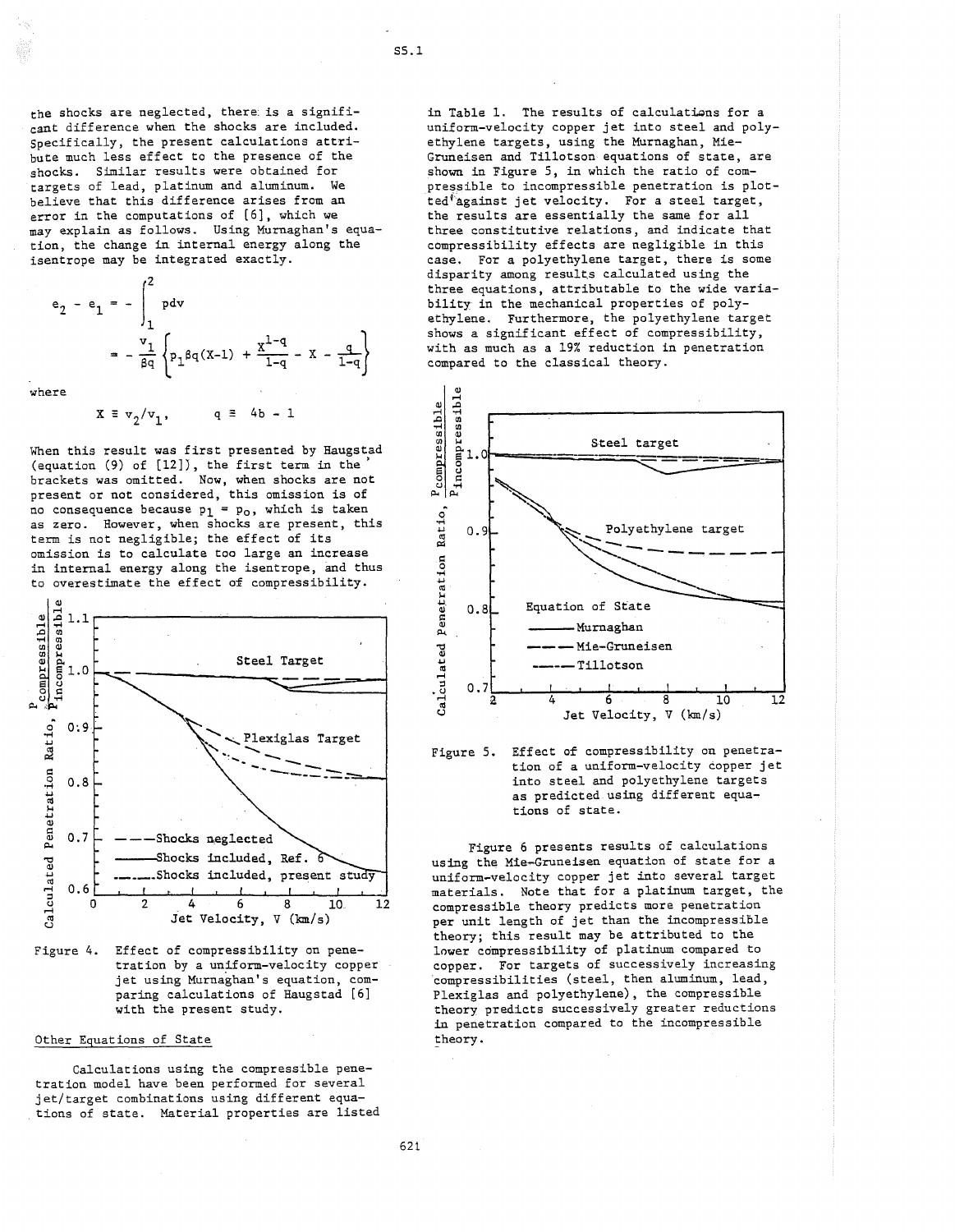| Table 1 |  |  |
|---------|--|--|

Properties of Jet and Target Materials

| Material                               | Copper | Steel     | Lead  | Aluminum | Platinum | Plexiglas | Polyethylene |
|----------------------------------------|--------|-----------|-------|----------|----------|-----------|--------------|
| Density, $\rho_o$ (Mg/m <sup>3</sup> ) | 8.93   | 7.84      | 11.36 | 2.70     | 21.37    | 1.186     | 0.92         |
| Bulk sound speed, $C_0$ (km/s)         | 3.920  | 3.596     | 2.100 | 5.440    | 3.636    | 2.745     | 2.931        |
| Murnaghan Constants:                   |        |           |       |          |          |           |              |
| $\beta(10^{-12}$ $\mu$ <sup>-1</sup> ) | 7.29   | 9.86      | 19.97 | 12.52    | 3.54     | 111.9     | 126.5        |
| Ъ                                      | 1.488  | 1.686     | 1.450 | 1.327    | 1.539    | 1.451     | 1.472        |
| Mie-Gruneisen Constants:               |        |           |       |          |          |           |              |
| $C(10^{11}$ Pa)                        | 1.372  | 1.014     | 0.501 | 0.799    | 2.825    | 0.0894    | 0.0790       |
| $D(10^{11}$ Pa)                        | 1.752  | $-0.2475$ | 0.499 | 1.139    | 5.297    | 0.0457    | 0.0230       |
| $S(10^{11}$ Pa)                        | 5.64   | 10.74     | 2.019 | 1.398    | 9.26     | 0.436     | 0.434        |
| $\Gamma$                               | 1.96   | 1.69      | 2.20  | 2.09     | 2.62     | 0.80      | 0.86         |
| Tillotson Constants:                   |        |           |       |          |          |           |              |
| $a(10^{11}$ Pa)                        | 1.39   | 1.17      | 0.466 | 0.750    |          |           | 0.075        |
| $b(10^{11}$ Pa)                        | 1.10   | 0.550     | 0.150 | 0.650    |          |           | 0.020        |
| $\mathbf A$                            | 0.5    | 0.55      | 0.4   | 0.5      |          |           | 0.6          |
| B                                      | 1.5    | 0.62      | 2.4   | 1.63     |          |           | 2.0          |
| $e^{(10^{12}J/kg)}$                    | 0.325  | 0.175     | 0.020 | 0.050    |          |           | 0.07         |





# Discussion of Results

The above results may be better understood by considering the changes in material states during the penetration process. Figure 7 is a plot of pressure and velocity states for a copper jet impacting a steel target at 7 km/s. This type of plot, commonly used to graphically describe one-dimensional transient impact (e.g., plate slap), can also illustrate steadystate penetration. Points Oj at a velocity of 7  $km/s$  and  $0<sub>t</sub>$  at zero velocity represent the undisturbed states of the jet and target, respectively. Conditions immediately after a transient one-dimensional impact are given by the intersection of the steel pressure-velocity Hugoniot drawn through point  $0_t$  with the copper Hugoniot drawn backward through point  $0_1$ .

For steady-state jet penetration, note first that, since the jet and target flow velocities relative to the stagnation point are both subsonic (i.e.,  $V - U < C_{oj}$  and  $U < C_{ot}$ ), no standing shocks are set up, so there is no distinction between stations  $0<sub>j</sub>$  and  $1<sub>j</sub>$  or between  $0<sub>t</sub>$  and  $1<sub>t</sub>$ . Now, the incompressible theory predicts that, as the jet and target materials flow toward the stagnation point, the pressure p and flow velocity  $\hat{\mathbf{y}}$  change continuously according to the incompressible Bernoulli's equation  $p + \rho V^2/2 = \text{constant}$ .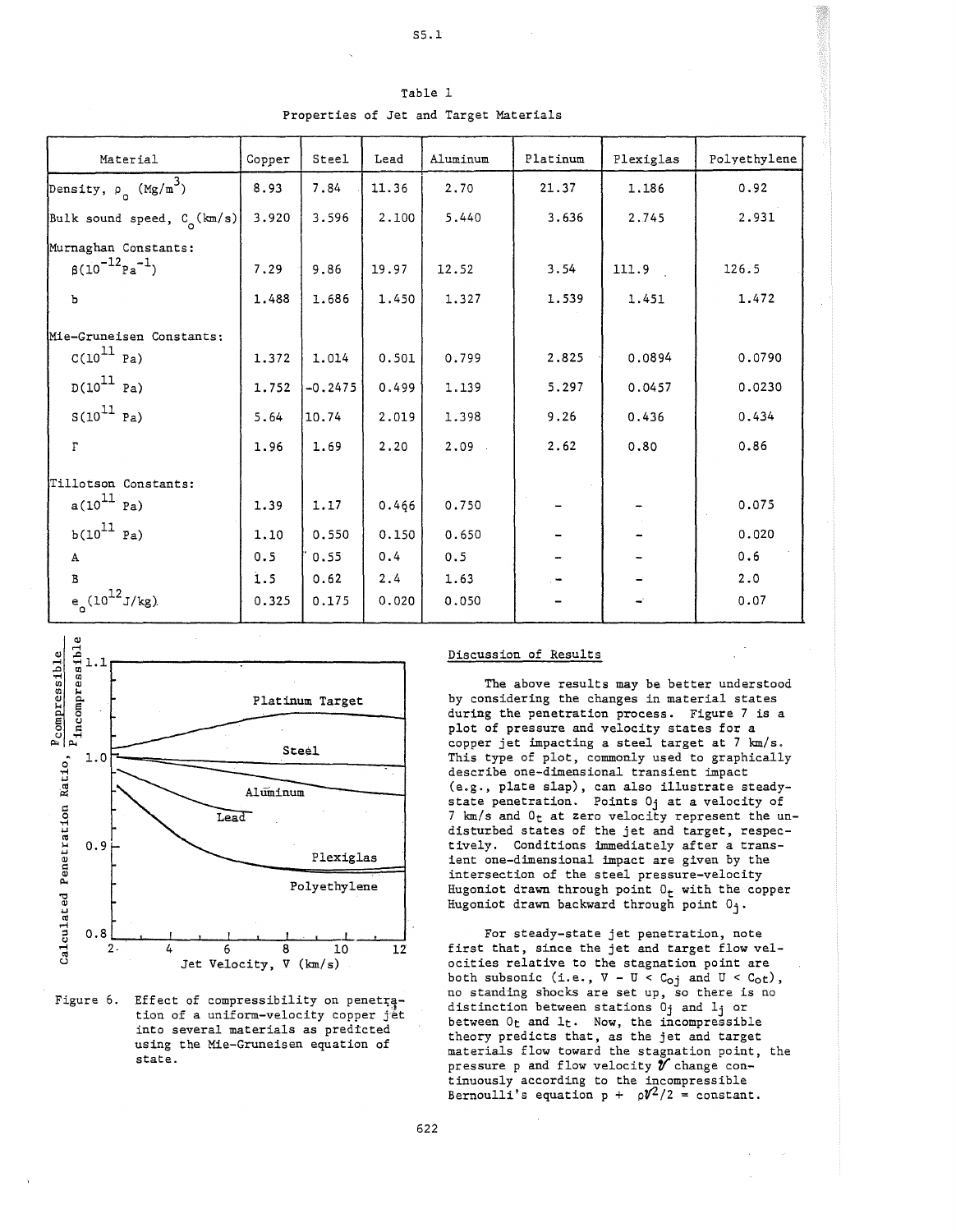

Figure 7. Pressure-velocity diagram for penetration of a copper jet into a steel target at  $7 \text{ km/s}$ .

At station  $2<sub>j</sub>$  and  $2<sub>t</sub>$ , the pressures and velocities must match, so that the conditions at the stagnation point are given by the intersection of the two Bernoulli's-equation curves .. The velocity at this point is the penetration velocity Uincompressible =  $3.6 \text{ km/s}.$ 

If compressibility is taken into account, then the proper conditions along a streamline are the compressible Bernoulli's equation,  $pv +\frac{\gamma^2}{2}$  -  $\int pdv = constant$ , together with the equation· of state (Mie-Gruneisen in this example) and the condition of constant entropy. This set of conditions, which defines the compressible isentrope, yields a slightly greater pressure increase between stations 0 and 2 than the incompressible theory, as shown in the' figure. However, since copper and steel are nearly equally compressible (with bulk moduli 1.37 x lOll Pa for copper and 1.04 x lOll for steel), the net effect is that the compressible isentropes are each about an equal distance  $\mathbb{R}$ above the incompressible curves; thus, while the compressible curves intersect at a slightly higher pressure, the penetration velocity U is practically identical to the incompressible case (less than 1% difference). Since the penetration. depth per unit length of jet is directly related to the penetration velocity (by equation (11)), it follows that the penetration calculated from the compressible theory is almost the same as from the incompressible theory.

Consider now a copper jet impacting a steel target at 9 km/s. The flow velocity of each material is in this case supersonic relative to the stagnation point (i.e.,  $V - U > C_{oj}$  and  $U > C_{0<sub>tt</sub>}$ , and a standing shock is set up on either side of the stagnation point. Figure 8 is a pressure-velocity diagram of this case. For the incompressible theory, the Bernoulli curves intersect at a penetration velocity of 4.65 km/s. For the compressible theory, the presence of the shocks means that station Oj is distinct from  $l_j$ , and  $0_t$  from  $l_t$ . The changes

in properties between each pair of points are given by the Rankine-Hugoniot conditions, which define the Hugoniot curve of each material, as shown in the figure. The actual locations of points  $1<sub>j</sub>$  and  $1<sub>t</sub>$  depend on the strengths of the shocks, which are determined by the penetration velocity U and are therefore unknown until the conditions at the stagnation point have been found (this explains why an iterative technique is required to solve the entire problem). Between stations 1 and 2, each material is compressed and decelerated according to the compressible Bernoulli's equation and the isentropic condition. The intersection of these Bernoulli isentropes in the figure gives the conditions at the stagnation point; in this case, the penetration velocity  $U_{\text{compressible}} = 4.62 \text{ km/s}, \text{ only}$ slightly less than the incompressible value.





When the target is much more compressible than the jet, as in the case of a copper jet penetrating Plexiglas, the situation is quite different, as shown in Figure 9. The incompressible theory predicts the penetration velocity Uincompressible = 5.86 km/s for a jet velocity  $V = 8$  km/s. Taking compressibility into account, note that the flow is subsonic in the jet  $(V - U < C_{0j})$  but supersonic in the target  $(U > C<sub>ot</sub>)$ ; therefore, a standing shock exists in the target but not in the jet. Thus, in the target, the pressure first jumps from  $0<sub>t</sub>$ to It according to the Hugoniot of Plexiglas, then increases along the Bernoulli isentrope to its stagnation value at point 2. In the jet, there is no distinction between  $0<sub>j</sub>$  and  $1<sub>j</sub>$ , and the entire increase in pressure follows the Bernoulli isentrope. The penetration velocity is Ucompressible =  $5.52 \text{ km/s}$ ,  $5.6\%$  less than the incompressible value. By equation (11), this corresponds to an 18% reduction in penetration per unit length of jet.

# Stretching Jets

For a stretching jet (of non-uniform velocity distribution), the effect of compressibility may be considerably amplified. The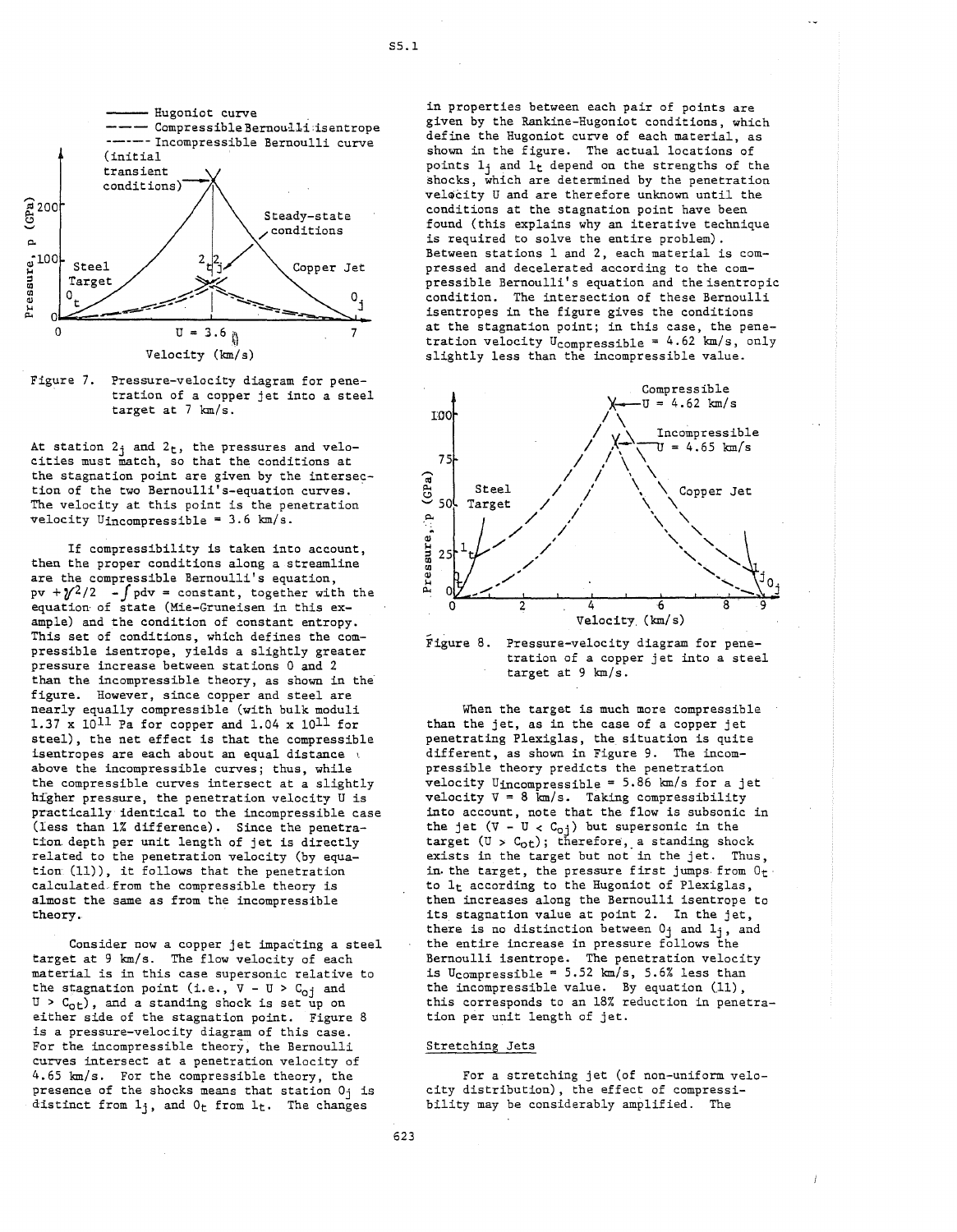reason for this is that, if the penetration of the front portion of the jet is degraded even a little, the rear will have stretched less by the time it reaches the bottom of the crater. Since penetration is proportional to jet length, the rear of the jet also penetrates less. Furthermore, the degradation is cumulative over the length of the jet.



Figure 9. Pressure-velocity diagram for penetration of a copper jet into a Plexiglas target at 8 km/s.

Figure 10 presents calculated results for a stretching copper jet penetrating targets of steel and polyethylene. The ratio, calculated by equation (18), of penetration predicted by the compressible model to that by the classical incompressible model is plotted versus jet tip velocity; the tail velocity is fixed at 2.0 km/s. For the steel target, the results show that the effect of compressibility is slight, even for the stretching jet. For the polyethylene target, on the other hand, the compressible penetration may be as much as 45% less than the incompressible at practical shaped-charge jet velocities.

## V. CONCLUSIONS

The one-dimensional compressible model of steady-state jet penetration of Haugstad and Dullum has been generalized to incorporate a complete equation of state to describe the jet and target materials. Calculated results con-' firm that compressibility has an appreciable, effect (up to 20%) on the penetration per unit length of a uniform-velocity jet, when there is a significant difference in the compressibilities of the jet and target materials.

The model has been extended to the case of a stretching jet, by taking advantage of the virtual-origin approach to describe the jetvelocity distribution. Calculated results here indicate that the effect of compressibility is. amplified in a stretching jet, yielding up to"a 50% decrease in-penetration, relative to the classical, incompressible, hydrodynamic model of penetration; for very compressible target materials.





## VI. ACKNOWLEDGMENT

This research was supported by the U.S. Air Force Armament Laboratory under the Jet-Target Interaction Study, Contract No. F08635- 82-C-02l5.

#### VII. REFERENCES

- 1. Allison, F.E., and Vitali, R., "A New Method of Computing Penetration Variables for Shaped-Charge Jets," BRL Report No. 1184, 1963.
- 2. Harlow, F.H., and Pracht, W.E., "Formation and Penetration of High-Speed Collapse Jets," The Physics of Fluids, V. 9, No. 10, 1966.
- 3. White, J.J.; Wahll, M.J.; and Backofen, J.E.: "Observation of Compressibility-Related Effects in Shaped-Charge Jet Penetration," J. App. Phys., V. 53, No. 6, 1982.
- 4. Birkhoff, G.; MacDougall, D.P.; Pugh, E.M.: and Taylor, G., "Explosives with Lined Cavities, " J. Appl. Phys., V. 19, 1948.
- 5. Eichelberger, R.J., "Experimental Tests of the Theory of Penetration by Metallic Jets," J. Appl. Phys., V. 27, 1956.
- 6. Haugstad, B.S. and Dullum, O.S., "Finite Compressibility in Shaped Charge Jet and Long Rod Penetration--The Effect of Shocks," J. Appl. Phys., V. 52, No.8, 1981.
- 7. Murnaghan, F. D., "The Compressibility of Media Under Extreme Pressures," Proc. Nat. Acad. Sci., V. 30, 1944.